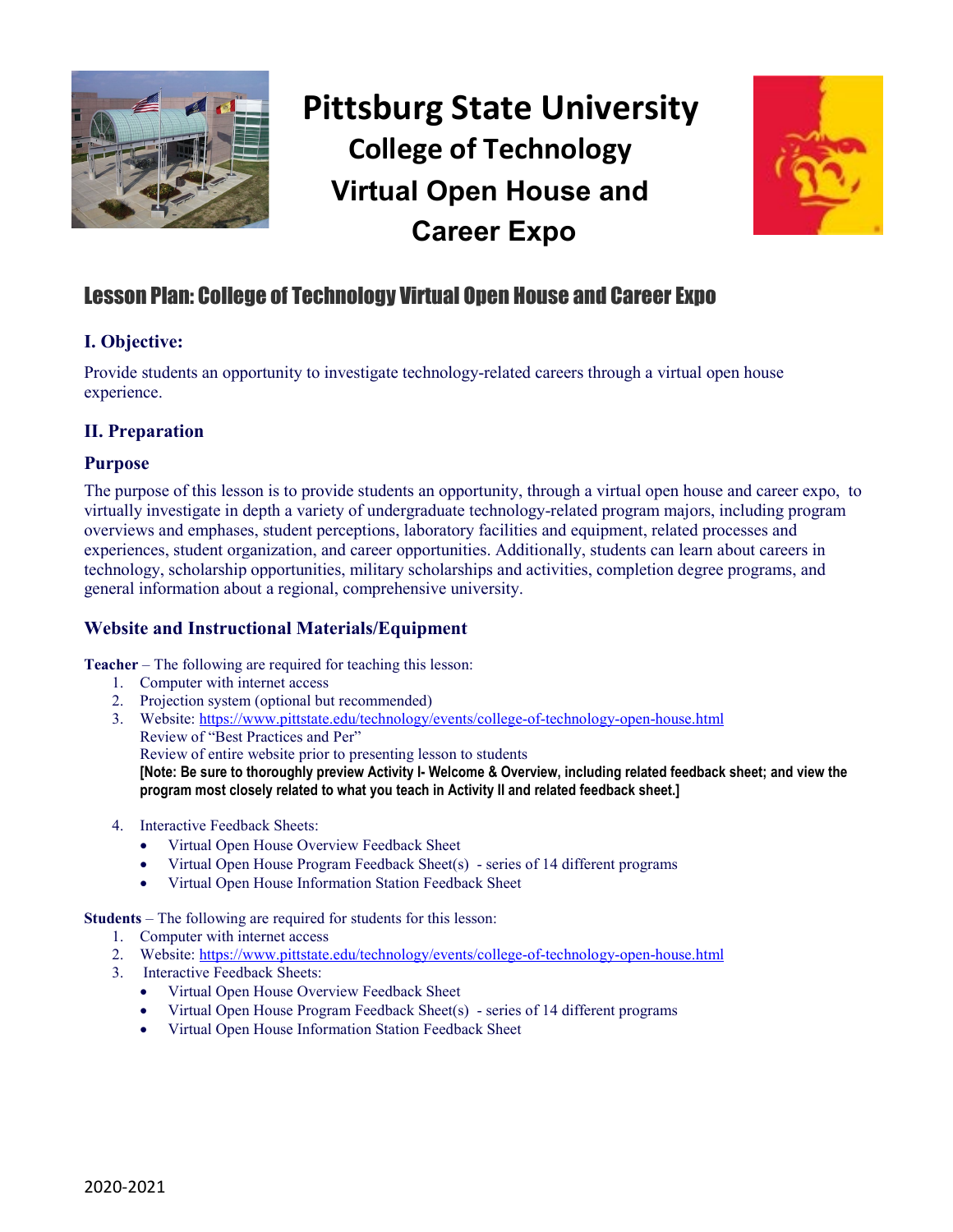## **III. Procedure**

## **A. Anticipatory Set**

Set the stage for using the Virtual College of Technology Open House and Career Expo as a lesson by relating to them--- the need to investigate careers in order to make an informed decision. Many students will soon invest four or more years of their lives and thousands of dollars in pursuing a degree at a college and ultimately a career, without sufficient investigation beforehand. For example, what are the job prospects and job outlook following graduation? This lesson will allow students to virtually explore and investigate 14 different undergraduate technology-related program majors, including program overviews and emphases, student perceptions, laboratory facilities and equipment, related processes and experiences, student organization, and career opportunities. Additionally, students can learn about careers in technology, scholarship opportunities, military scholarships and activities, completion degree programs, and general information about a regional, comprehensive university. This lesson prepares students to make more informed decisions regarding careers. **Prior to class--** Have the Virtual Open House (VOH) website loaded on presentation computer and projected on screen.

## **B. Lesson Outline and Instructions**

The College of Technology Virtual Open House and Career Expo has four major components. Today, the focus will be on Parts I Overview, and Part II Program Investigation. Part III Information Station may be done in class or done as an outside assignment. Part IV. Wrap-Up—Awards, Rewards (Prizes) and Next Steps will be available to view on March 12.

## **1. Outline**

## **Activity 1 Welcome, Overview and Instruction**

**Step 1:** Set the stage for today's lesson by sharing information noted under anticipatory set.

**Step 2:** Instruct students to go to the virtual open house website-landing page: <https://www.pittstate.edu/technology/events/college-of-technology-open-house.html> You may want to provide link electronically to them.

**Step 3:** Instruct students to click on "Activity I – Welcome, Overview, Instructions" and view the videos together as a class.

**Step 4:** As a class, have students click on and complete the "Virtual Open House Overview Feedback Sheet".

**Step 5:** Each student completes the "Virtual Open House Overview Feedback Sheet" and submits it.

#### **Activity I1 Program Demonstrations and Information Sessions**

**Step 1:** Explain to students that this class will investigate a program together following the instructions discussed in Activity I. Since we are in \_\_\_ class, we will investigate the \_\_\_\_\_ Program, which is most closely related this class. [Note: A few examples include: Ag Mechanics .>>Automotive Technology; Automotive >> Automotive and/or Automotive Service; Chemistry>>Plastics Engineering Technology and /or Environmental Safety Management; Art >> Graphics Communication or Interior Design; Building Trades >> Construction Management or Electrical Technology; Physics >> Electronics Engineering Technology or Mechanical Engineering Technology; Welding or Machining >> Manufacturing Engineering Technology; Videography or Speech>> Communication-Media Production or Graphic Communication; Wood Technology or Cabinetmaking >> Architectural Manufacturing Management and Technology; any technology area or technology & engineering education class>> Technology and Engineering Education and or Environmental Safety Management]

**Step 2:** Instruct students to go to Activity II and click on the program previously noted for the class to do together. Have the **students click on "Step1 - Investigate", and then click on "Step 2- Complete Feedback Sheet" for this program**. Explain that they will be able to **toggle between the links** as they investigate the program and answer questions.

**Step 3: View the "Program Overview"** as a class.

**Step 4:** Have **students view the "Overview" video and toggle to "feedback Sheet" and complete questions #1-3**, on the program feedback sheet.